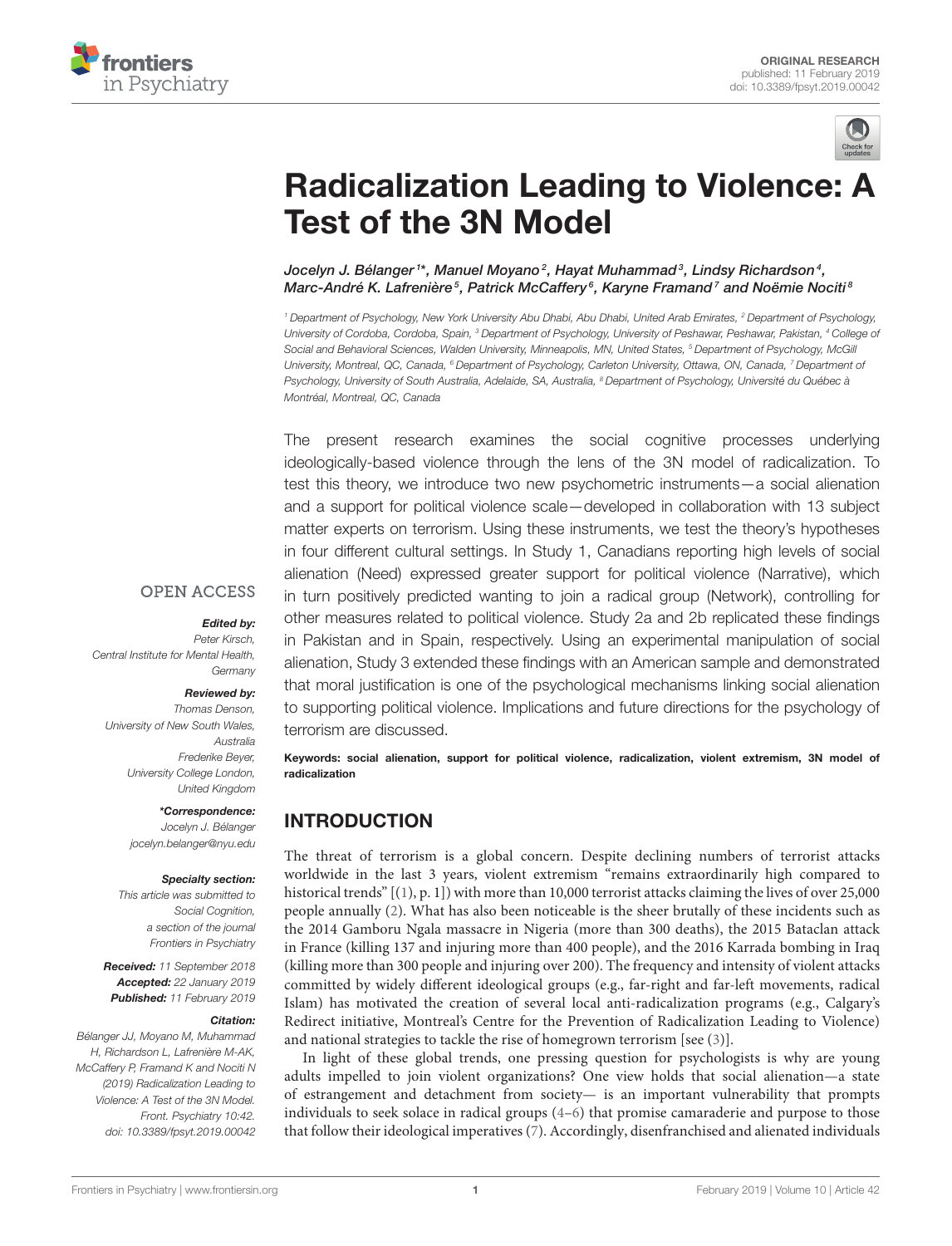are assumed to be at risk of becoming terrorism recruits, especially if there are no alternative outlets to their frustration [\(8\)](#page-10-6); see [\(9,](#page-10-7) [10\)](#page-10-8).

In spite of the intuitive appeal of the social alienation hypothesis, an exhaustive literature search (using PsychINFO and EBSCO databases) indicates that evidence linking social alienation, support for violence, and wanting to join a violent group is lacking. To date, the most relevant piece of research has been on marginalization: "a condition wherein individuals do not identify with either the home or the host culture" [[\(11\)](#page-10-9), p. 3]. In a cross-sectional investigation of first and secondgeneration Muslim immigrants in the US, the authors found that marginalization was positively related to significance loss (i.e., low self-worth), which, in turn, positively predicted support for (1) radical interpretation of Islam and (2) fundamentalist groups [\(11\)](#page-10-9). The present research builds on this important piece of research and contributes to this literature by making the following distinctions:

First, extending the work of Lyons-Padilla et al. [\(11\)](#page-10-9) we posit that minorities within society that struggle to reconcile conflicting cultural identities are not the only members of society at risk of being attracted to violent extremism. As we intend to demonstrate, members of the host culture, too, can feel detached from society and embrace political violence with great resolve and seek the company of those that share a similar predisposition.

Second, we postulate that social alienation, support for political violence, and support for violent groups are interwoven components of a motivational process that characterizes a specific trajectory toward violence. As we lay out in the following sections, the present research examines the social cognitive processes underlying ideologically-based violence through the lens of the 3N model of radicalization [\(7,](#page-10-5) [12,](#page-10-10) [13\)](#page-10-11); a new theoretical perspective which warrants further investigation. To test this theory, we introduce two new instruments developed in collaboration with 13 subject matter experts on terrorism: A scale that measures social alienation, people's detachment from society, and a scale that measures support for political violence, people's proclivity to accept violence to further an ideological cause.

Third, we adduce cross-cultural evidence for the aforementioned motivational process and examine more closely the cognitive mechanism that facilitates supporting political violence when social alienation is experimentally induced by investigating the role of moral disengagement [\(14\)](#page-10-12). The present research extends the 3N model of radicalization and provides a comprehensive understanding of radicalization to violence by combining insights from multiple theoretical perspectives.

# THE 3N MODEL OF RADICALIZATION

Radicalization is commonly defined as "the social and psychological process of incrementally experienced commitment to extremist political or religious ideology" [[\(15\)](#page-10-13), p. 152]. The 3N model of radicalization [\(12\)](#page-10-10) identifies need, narrative, and network, as the three categories of factors involved in producing radicalization toward violence. We cover them in turn and discuss how they are dynamically related.

#### Need

One perennial question among terrorism researchers has been what motivates individuals to become involved in violent extremism. According to Kruglanski et al. [\(7,](#page-10-5) [13,](#page-10-11) [16,](#page-10-14) [17\)](#page-10-15), one motivational impetus underlying radicalization is the "quest for significance," namely, the universal *need* to be someone and to be respected by others that matter. The significance quest usually becomes an important goal when significance is lost [\(7\)](#page-10-5) such as when people experience personal failure, rejection, and humiliation [\(18\)](#page-10-16).

Social alienation—the feeling of detachment from social and cultural participation [\(19\)](#page-10-17)—is another form of significance loss that has been discussed in many theories of radicalization [e.g., [\(20](#page-10-18)[–23\)](#page-10-19). The literature on social alienation suggests that it is a "sign of personal dissatisfaction with certain structural elements of society...related particularly to economic and political elements" [[\(24\)](#page-10-20), p. 90]. It is a psychological state that stems from feeling ostracized [for a review see [\(25\)](#page-10-21)] and not having genuine bonds with others, but it can also be actively sought by rejecting society's values and excluding oneself from the community [\(26](#page-10-22)[–28\)](#page-10-23). As a result, socially alienated individuals feel disconnected from the values of society and other citizens [\(29,](#page-10-24) [30\)](#page-10-25), are typically less interested in public affairs, and do not identify with political figures [\(31\)](#page-10-26).

Research by Shmotkin and Litwin [\(32\)](#page-10-27) suggests that social alienation is a devastating feeling that is strongly associated with loss of personal worth and purpose. The 3N model of radicalization proposes that when significance is lost, individuals become motivated to restore it [\(18\)](#page-10-16). One way to restoring significance is by retaliating against the source of the threat or seeking out new groups that can provide camaraderie and purpose [\(5,](#page-10-28) [33\)](#page-10-29). In line with this proposition, Wiktorowicz [\(6\)](#page-10-4) has suggested that negative personal events such as social alienation induces a "cognitive opening," a receptiveness to new, and potentially violent, ideologies [see [\(10\)](#page-10-8)]. Similarly, it has been proposed that individuals feeling consistently neglected and living on the fringe of society can be potential recruits for terrorism, especially if there is no outlet for their frustration [\(8](#page-10-6)[–10\)](#page-10-8).

Several historical cases suggest that social alienation may have been a driving force behind radicalization leading to violence. One of the most documented examples is that of the Chechen Black Widows, a female-dominated group that sought to avenge the deaths of their husbands and families at the hands of Russian troops. According to Speckhard and Akhmedova's [\(34\)](#page-10-30) analysis, soon after this traumatic event, 92% of Chechen female suicide bombers (24/26) experienced social alienation and 73% "sought a connection to Wahabbists groups soon after the trauma and in direct reaction to it" (p. 5).

#### **Narrative**

As exemplified by the Black widows, one common response to experiencing a painful loss of significance (e.g., frustration, humiliation) is wanting to punish those responsible for one's suffering [see [\(35,](#page-10-31) [36\)](#page-11-0)]. Although displaying power through forceful and heavy-handed behavior may be instrumental to reassert one's significance, the use of violence is generally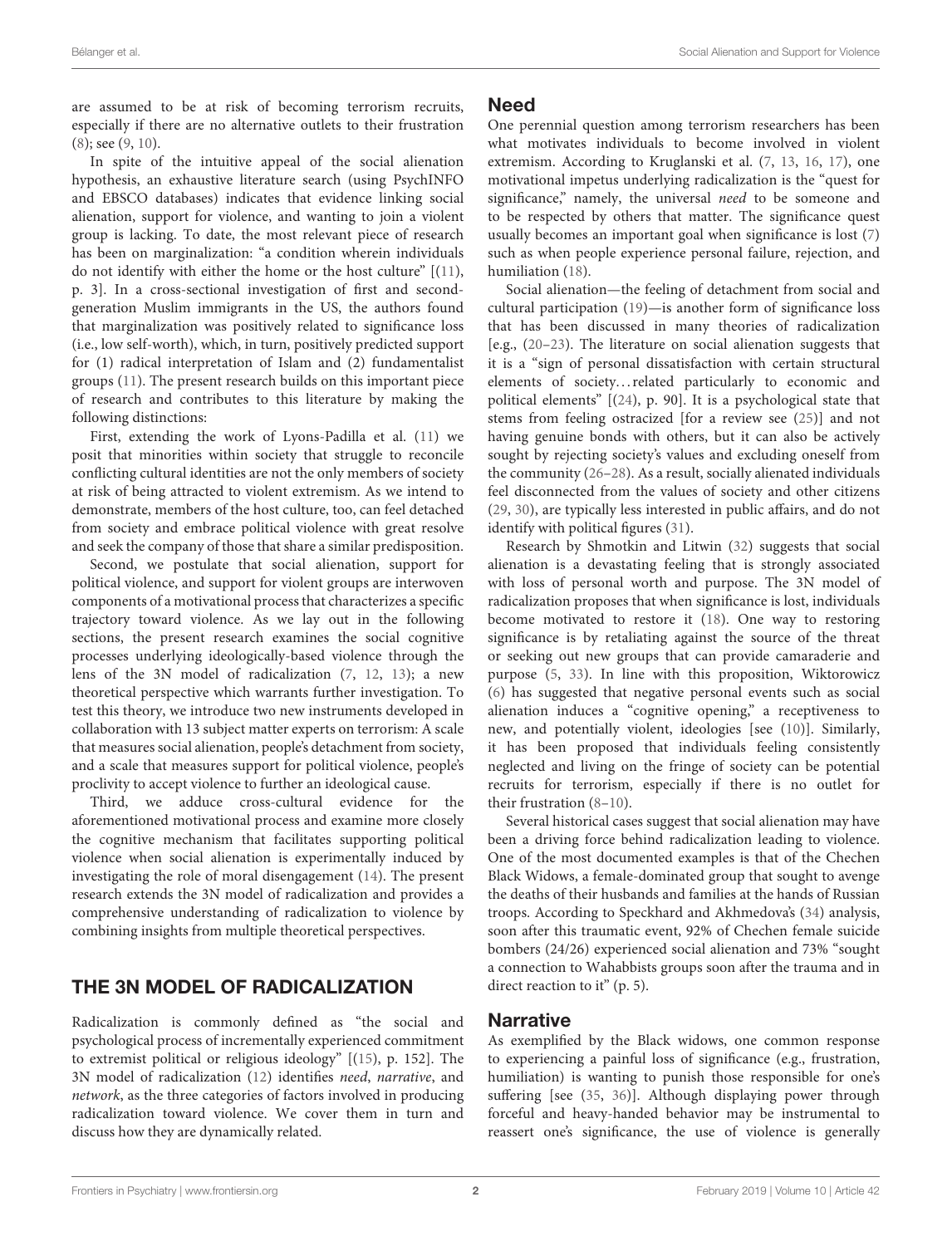prohibited and socially reprimanded. However, violence becomes permissible when it is encapsulated within an ideological framework that provides moral justifications for its use against a specific group of people.

This suggests that ideological narrative play two important roles. On the one hand, ideologies are shared systems of belief [\(37\)](#page-11-1) that identify the actions required to achieve significance, which typically involves extreme violence against the perceived enemies of one's (ethnic, religious, or social) group. On the other hand, ideological narrative provides the moral justifications rendering violence acceptable and even desirable against outgroup members [\(7,](#page-10-5) [14,](#page-10-12) [38\)](#page-11-2).

This echoes the work of Bandura [\(14\)](#page-10-12) on moral disengagement that has marshaled evidence for the notion that people engage in many cognitive maneuvers to proceed with unethical behaviors without self-recrimination. For example, unethical behavior appears permissible when victims are dehumanized (considered lesser beings) and when violence is morally justified by portraying it as a noble and important cause. Supporting that claim, Aquino et al. [\(39\)](#page-11-3) found that "moral disengagement effectively reduced the extent to which participants experienced negative emotions in reaction to abuses of Iraqi detainees by American soldiers" (p. 385). In the present research, we make the prediction that because socially alienated individuals are not meaningfully connected to their community, they should be more inclined to be morally disengaged and thus, more prone to support political violence. This hypothesis is consonant with research showing that feeling disconnected from others reduces empathy, prosocial behavior, and increases aggressive behavior [\(40,](#page-11-4) [41\)](#page-11-5).

#### Network

Once people adhere to the ideological narrative that morally justifies the use of violence to restore significance, people are likely to be motivated to seek the presence of others that share similar beliefs. People's beliefs are likely to influence the type of group they join because of the universal motivation to attain mutual understanding and a shared sense of reality [\(42](#page-11-6)[–44\)](#page-11-7). These epistemic and relational motives are satisfied by obtaining a predictable and controllable environment in a group of like-minded individuals [\(37\)](#page-11-1). Thus, those supporting violence are likely to seek the company of individuals sharing similar ideological beliefs. Furthermore, by joining a group of like-minded individuals, the use of violence is socially condoned as those that defend the existence of the group are bestowed significance and referred to as heroes and martyrs [\(7,](#page-10-5) [13,](#page-10-11) [16\)](#page-10-14).

# THE PRESENT RESEARCH

As the present literature review attests, there is evidence suggesting that taken separately, Need, Narrative, and Network can fuel support for political violence. However, what is unique about the 3N model of radicalization is that it postulates that these three ingredients are dynamically interconnected. Specifically, one radicalization trajectory postulated by the theory is the transition from Need, Narrative, to Network—i.e., from individuals experiencing a loss of significance (e.g., social alienation), to believing that violence is an acceptable way to restore that loss, to wanting to join a like-minded group. The purpose of this research was to test these postulates.

To that end, in Study 1 we created two new psychometric instruments: one to measure social alienation and one to measure support for political violence. In a Canadian sample, we predicted that social alienation (Need) would be positively associated with support for political violence (Narrative) as a means to address their grievance, which in turn would be associated with wanting to join like-minded others (Network) that support violent methods of achieving their political goals. Building on previous work, we predicted this radicalization trajectory would hold above and beyond other known predictors of violent extremism. Specifically, we controlled for people's (1) willingness to self-sacrifice for a cause [\(45\)](#page-11-8); (2) collective narcissism [convictions about the superiority of one's in-group; [\(46\)](#page-11-9)], and (3) need for cognitive closure [\(47,](#page-11-10) [48\)](#page-11-11).

In Study 2a and 2b, we aimed to replicate this model in two different cultural contexts, namely, Pakistan and Spain. In Study 3, we aimed to experimentally replicate Study 1, 2a, and 2b by manipulating social alienation and examining its influence on support for political violence. The purpose of Study 3 was also to test the mediating role of moral disengagement. Distinguishing between moral justification and dehumanization, two strategies typically related to supporting violence [\(14\)](#page-10-12), we predicted that people that feel socially alienated would be more prone to morally justify violence and dehumanize others, which in turn would make them more likely to support political violence.

# STUDY 1

The purpose of Study 1 was to adduce empirical evidence for the psychological trajectory postulated by the three Ns model of radicalization. In line with this theoretical framework, we expected that social alienation would be positively associated with support for violence, which in turn would be associated with wanting to join a radical group. We aim to provide support for this model by controlling for variables that been previously associated with political violence, namely, collective narcissism, need for closure, and self-sacrifice.

# Methods

#### Participants and Procedure

Assuming medium effect sizes, six latent variables, 42 observed variables, and power set at 0.80, a sample size of 400 was suggested [\(49\)](#page-11-12). Four hundred and seventy Canadians (205 women;  $M_{age} = 32.67$ ,  $SD_{age} = 13.82$ ) were recruited. Written consent was obtained from participants. Participants were recruited via advertisements posted on classified advertisements, social media, and Amazon's Mechanical Turk.

# **Material**

#### Item Development

A total of 56 items were developed for the Social Alienation scale and 54 for the Support for Political Violence scale. Participants indicated the extent to which they agreed with these statements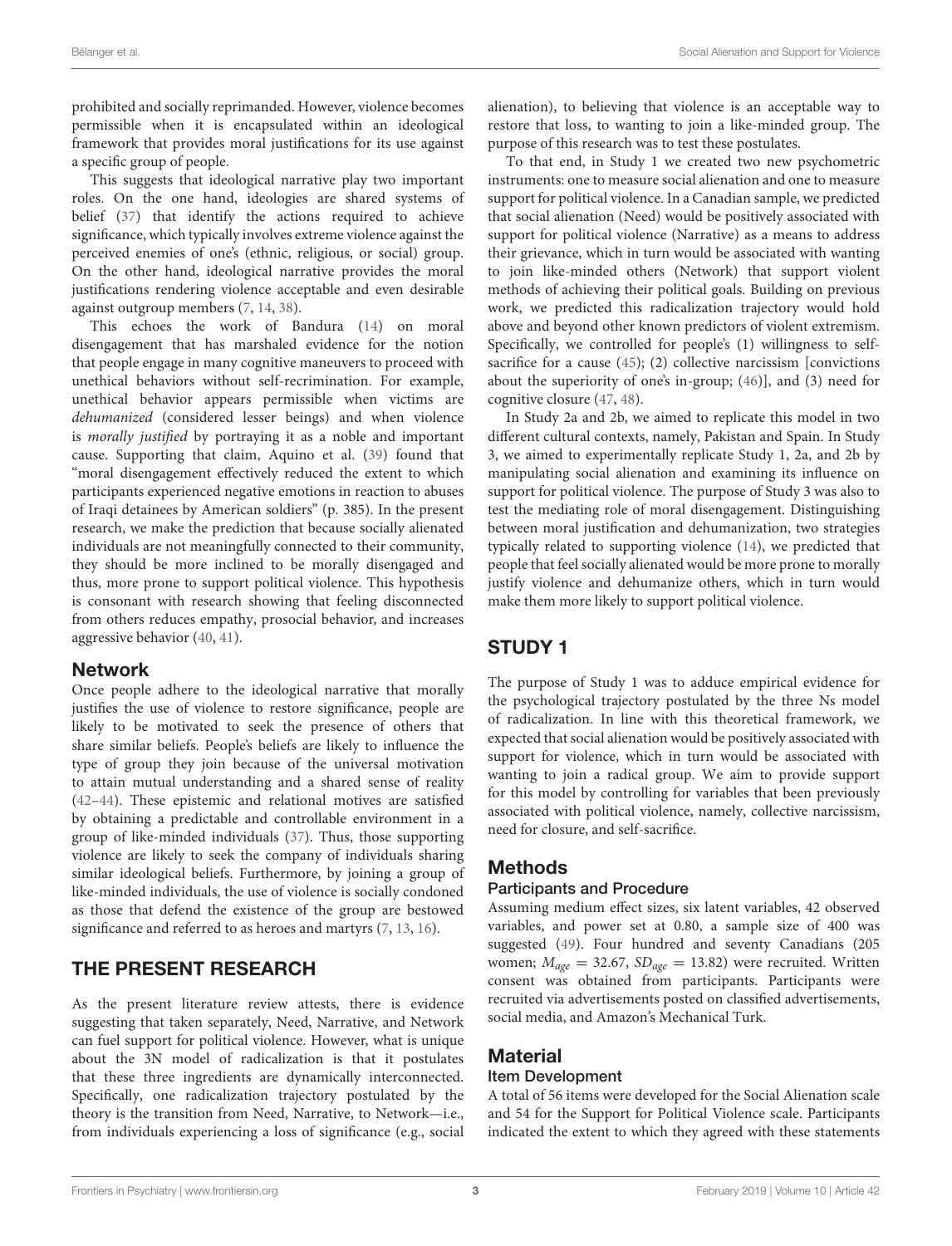using a 6-point Likert scale ranging from 1 (strongly disagree) to 6 (strongly agree).

After the items were developed, 13 independent subject matter experts<sup>[1](#page-3-0)</sup> (SMEs) were consulted to verify the content validity of the potential scale items. Content validity is the degree that a subject's response on a test represents their responses to a real situation, constituting the area of concern for the interpreters of the test [\(50\)](#page-11-13). This form of external validation is consistent with the goal of producing reliable findings [\(51,](#page-11-14) [52\)](#page-11-15). The SMEs possessed a breadth and depth of knowledge, spanning frontline, operational, scholarly, and theoretical perspectives on terrorism. SMEs completed standardized content validity forms developed by DeMaio and Landreth [\(53\)](#page-11-16) to identify problems with questions that may impact data quality.

#### Collective Narcissism

To measure collective narcissism, three items (Study 1a:  $a = 0.84$ ;  $M = 2.79$ ,  $SD = 1.31$ , Study 1b:  $\alpha = 0.79$ ;  $M = 2.75$ ,  $SD = 1.17$ ) were adapted from the Collectivism Narcissism scale proposed by de Zavala et al. [\(46\)](#page-11-9). A sample item reads, "My group deserves special treatment" and was completed on a 6-point Likert scale ranging from 1 (strongly disagree) to 6 (strongly agree)—the notion of group was not specifically defined so that participants could define it according to what felt personally relevant.

#### Self-Sacrifice

Readiness to self-sacrifice was measured with the 10-item Self-Sacrifice Scale proposed by Bélanger et al. [\(45\)](#page-11-8); Study1a:  $a = 0.86$ ;  $M = 3.50$ ,  $SD = 1.28$ , Study 1b:  $\alpha = 0.82$ ;  $M = 2.63$ ,  $SD = 1.06$ ). A sample item reads, "I would be ready to give my life for a cause that is extremely dear to me" and was completed on a 7-point Likert scale ranging from 1 (not agree at all) to 7 (very strongly agree).

#### Need for Closure

Need for closure was measured with Roets and Van Hiel's [\(54\)](#page-11-17) 15-item Need for Closure Scale (Study 1a:  $a = 0.88$ ;  $M = 3.60$ ,  $SD = 0.56$ , Study 1b:  $\alpha = 0.89$ ;  $M = 4.11$ ,  $SD = 0.78$ ). A sample item reads, "I dislike unpredictable situations" and was completed on a 6-point Likert scale ranging from 1 (strongly disagree) to 6 (strongly agree).

- Detective John Byers Ottawa Police Service intelligence officer
- Dr. Stéphane Dandeneau Professor of psychology Dan Dunlop - Retired OPS detective and hate crime pioneer
- Phil Gurski Retired CSIS strategic analyst
- D.L. Retired Canadian special forces

#### Wanting to Join a Radical Group

Participants' proclivity toward joining a radical group was measured with two items on a Likert scale (Study1a:  $r_s = 0.79$ ;  $M = 2.89$ ,  $SD = 1.47$ , Study 1b:  $r_s = 0.82$ ;  $M = 1.70$ ,  $SD = 1.05$ ). The items were "I would support a group that is not afraid of defying the law to fight for its principles" and "I would join a group that is willing to use all means possible to defend its ideology" and was completed on a 6-point Likert scale ranging from 1 (strongly disagree) to 6 (strongly agree).

#### Results and Discussion Factorial Validity and Reliability of the Social Alienation Scale

The factorial validity of the social alienation scale was tested by randomly dividing the sample in two groups. The first group was used to conduct an exploratory factor analysis (EFA) and the second group was used to conduct confirmatory factor analysis (CFA). Expectation maximization [\(55\)](#page-11-18) was used to replace isolated missing values (0.002% of all data) so that a covariance matrix based on the entire sample could be generated for the SEM analysis. The EFA was performed on 235 participants using maximum likelihood and oblimin solution. Items that loaded on multiple factors or with weak factor loading were eliminated [\(56\)](#page-11-19). We then selected the 6 items with the strongest factors loadings (3 were reverse-coded).

A second EFA (with maximum likelihood and oblimin rotation) was performed with those 6 items. Results indicated a two-factor solution with eigenvalues of 3.87 and 1.12 explaining 64 and 18%, respectively. Items that loaded on the first factor included statements such as "I refuse to be part of Canadian society" and "I identify strongly with Canadian culture and values" (reverse-scored). The oblimin rotation revealed that all the positive items loaded on one factor whereas all the reversescored items loaded strongly on the second factor (without crossloadings). Previous research has shown that loading patterns like these are an artifact of item wording [[\(57\)](#page-11-20); for a discussion, see [\(58\)](#page-11-21)]. Thus, we predicted that a unique factor structure would fit the data better than a two-factor solution.

To test these predictions, a CFA was conducted with AMOS [\(59\)](#page-11-22) using the second random sample of 235 participants. The single factor model was tested with unstandardized coefficients obtained from the maximum-likelihood method of estimation. A model with acceptable fit should have a comparative fit index (CFI) and Tucker-Lewis index (TLI) superior to 0.90, and models with excellent fit should have fit statistics superior to 0.95 [\(60,](#page-11-23) [61\)](#page-11-24). Additionally, the root-mean-square error of approximation (RMSEA) and standardized root-mean-square residuals (SRMR) should be 0.08 for acceptable and 0.05 for excellent model fit. Results from the CFA yielded a good fit to the data,  $\chi^2(d_f=4) = 3.88$ ,  $p = 0.42$ , CFI = 1.00, TLI = 1.00,  $RMSEA = 0.00$ ,  $SRMR = 0.01$ . Results revealed high levels of reliability for the Social Alienation scale ( $a = 0.87$ ). To ensure that the proposed single factor solution was the best fitting model, it was compared to an alternative two-factor solution whereby the reversed items loaded on one factor and the non-reversed items loaded on another factor. Results indicated that the one-factor solution had a best fit to the data compared to the two-factor

<span id="page-3-0"></span><sup>&</sup>lt;sup>1</sup>We would like to thank the following subject matter experts for helping with creating the scales:

Dr. Elaine Pressman, Senior Fellow in the Canadian Centre of Intelligence and Security Studies at Carleton University.

Dr. Robert Barrett - Security and foreign affairs specialist

Dr. Juan Rivera - Retired Central Intelligence Agency senior operative

Mubin Shaikh - Previous supporter of the militant jihadi culture

Warren Silver - National training officer for police services

Dr. Anne Speckhard - World-renowned researcher on terrorism

Alison Vermette - Canadian Border Service Agency intelligence officer

Anders D. Melchiorsen, Lead intelligence-analysis liaison officer for the Danish National Police in Denmark.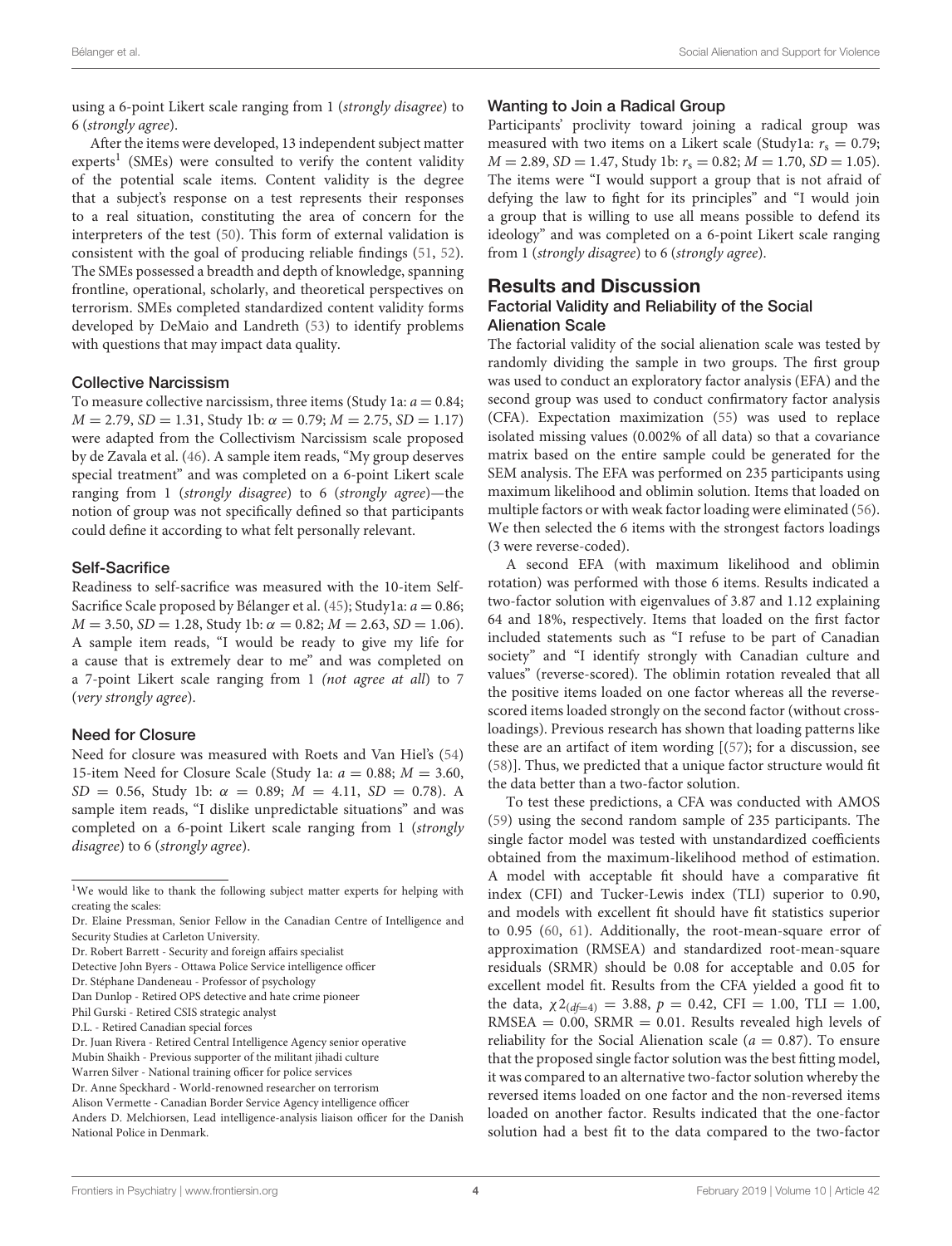solution,  $\Delta \chi^2_{(4)} = 30.72$ ,  $p < 0.001$ . See **[Table 1](#page-4-0)** for items and factor loadings.

# Factorial Validity and Reliability of the Political Violence Scale

The same procedure was used to test the factorial validity of the Political Violence scale. An EFA was performed with 235 participants using maximum likelihood and oblimin solution. Items that loaded on multiple factors or with weak factor loading were eliminated [\(56\)](#page-11-19). We then selected the 6 items with the strongest factors loadings (3 were reverse-coded).

A second EFA (with maximum likelihood and oblimin rotation) was performed with those 6 items. Results indicated a two-factor solution with eigenvalues of 3.30 and 1.44 explaining 55 and 24% of the variance, respectively. Items that loaded on the first factor included statements such as "violence is necessary for social change" and "there are effective ways of changing society in Canada other than resorting to violence" (reversed-scored). The oblimin rotation also revealed that all the positive items loaded on one factor whereas all the reverse-scored items loaded strongly on the second factor (without cross-loadings) and we thus predicted that a unique factor structure would fit the data better than a two-factor solution.

To test these predictions, a CFA was conducted using the second random sample of 235 participants. The single factor model was tested with unstandardized coefficients obtained from the maximum-likelihood method of estimation. Results from the CFA yielded a good fit to the data,  $\chi^2(d_f=1) = 0.09$ ,  $p = 0.76$ ,  $CFI = 1.00$ ,  $TLI = 1.00$ ,  $RMSEA = 0.00$ ,  $SRMR = 0.002$ . Results revealed high levels of reliability for the Political Violence scale  $(a = 0.83)$ . To ensure that the proposed single factor solution was the best fitting model, it was compared to an alternative twofactor solution whereby the reversed items loaded on one factor and the non-reversed items loaded on another factor. Results indicated that the one-factor solution had a best fit to the data compared to the two-factor solution,  $\Delta \chi^2_{(7)} = 19.06, p < 0.01$ . See **[Table 2](#page-4-1)** for items and factor loadings.

#### SEM: Measurement Model

The six-factor measurement model was examined with a CFA using maximum-likelihood estimation in AMOS [\(59\)](#page-11-22). One item

<span id="page-4-0"></span>

| Items                                                                             | <b>Factor loadings</b> |  |  |
|-----------------------------------------------------------------------------------|------------------------|--|--|
| I avoid social gatherings and activities associated with<br>Canadian society.     | $0.81***$              |  |  |
| I refuse to be part of Canadian society.                                          | $0.86***$              |  |  |
| I strive to be distant from the average Canadian.                                 | $0.82***$              |  |  |
| I fit in well with Canadian values and beliefs (R).                               | $0.49***$              |  |  |
| I have stable and positive interactions with others from<br>Canadian society (R). | $0.64***$              |  |  |
| I identify strongly with Canadian culture and values (R).                         | $0.47***$              |  |  |

 $p^*$ p < 0.001, Reverse-scored items = (R).

from the self-sacrifice scale and two items from the need for closure scale were dropped because their factor loadings were below 0.30. The CFA with all six constructs correlated provided a good fit to the data,  $\chi^2_{(626)} = 1,153.04, p < 0.001, CFI = 0.94,$ TLI = 0.93, RMSEA =  $0.04$ , SRMR = 0.07. The statistically reliable item loadings provide assurance that each latent variable is well-defined by its items.

#### SEM Full Model

The hypothesized model was tested by specifying a path linking social alienation to support for political violence and one path from the latter variable to wanting to join radical groups, controlling for collective narcissism, self-sacrifice, and need for closure. We display means, standard deviations, and correlations for all measures in **[Table 3](#page-4-2)**. Results indicated that the hypothesized model fit the data well:  $\chi^2_{(df=627, N=470)} = 1,153.32$ ,  $p < 0.001$ , CFI = 0.94, TLI = 0.93, RMSEA = 0.04, SRMR = 0.07.

As shown in **[Figure 1](#page-5-0)**, social alienation was positively related to support for political violence  $[B = 0.53, SE = 0.05, t = 9.17,$  $p < 0.001$ ; 95% CI = [0.43, 0.62]], which in turn was positively related to wanting to join a radical group ( $B = 0.48$ ,  $SE = 0.07$ ,  $t = 6.28, p < 0.001; 95\% \text{ CI} = [0.32, -0.61]$ . Self-sacrifice was related to both support for violence ( $B = 0.20$ ,  $SE = 0.03$ ,

<span id="page-4-1"></span>TABLE 2 | Final item selection for the Political Violence Scale (Study 1).

| <b>Items</b>                                                                                   | <b>Factor loadings</b> |
|------------------------------------------------------------------------------------------------|------------------------|
| When using violence to further a just cause, everybody is<br>fair game.                        | $0.81***$              |
| Violence is necessary for social change.                                                       | $0.86***$              |
| It is acceptable to retaliate against someone who insults<br>my values and beliefs.            | $0.73***$              |
| I would never consider physical violence to further a just<br>cause (R).                       | $0.46***$              |
| We should never use violence as a way to try to change<br>society (R)                          | $0.50***$              |
| There are effective ways of changing society in Canada<br>other than resorting to violence (R) | $0.49***$              |

 $\sum_{i=1}^{n+1} p < 0.001$ , Reverse-scored items = (R).

<span id="page-4-2"></span>TABLE 3 | Means, standard deviations, and correlations involving all variables from Study 1  $(N = 470)$ .

|                                        | М    | <b>SD</b> | 2         | 3         | 4         | 5          | 6         |
|----------------------------------------|------|-----------|-----------|-----------|-----------|------------|-----------|
| Social alienation (1)                  | 2 27 | 1.03      | $0.59***$ | $0.38***$ | ***0.34   | *** $0.24$ | $-0.001$  |
| Support for political<br>violence (2)  | 2 27 | 1.12      |           | $0.48***$ | $0.38***$ | $0.39***$  | 0.04      |
| Wanting to join a<br>radical group (3) | 2.89 | 1.47      |           |           | $0.37***$ | $0.37***$  | 0.04      |
| Collective narcissism<br>(4)           | 2.79 | 1.31      |           |           |           | $0.15***$  | $0.23***$ |
| Self-sacrifice (5)                     | 3.50 | 1.28      |           |           |           |            | $-0.01$   |
| Need for closure (6)                   | 3.60 | 0.56      |           |           |           |            |           |
|                                        |      |           |           |           |           |            |           |

 $p^*$  < 0.01,  $p^*$  < 0.001.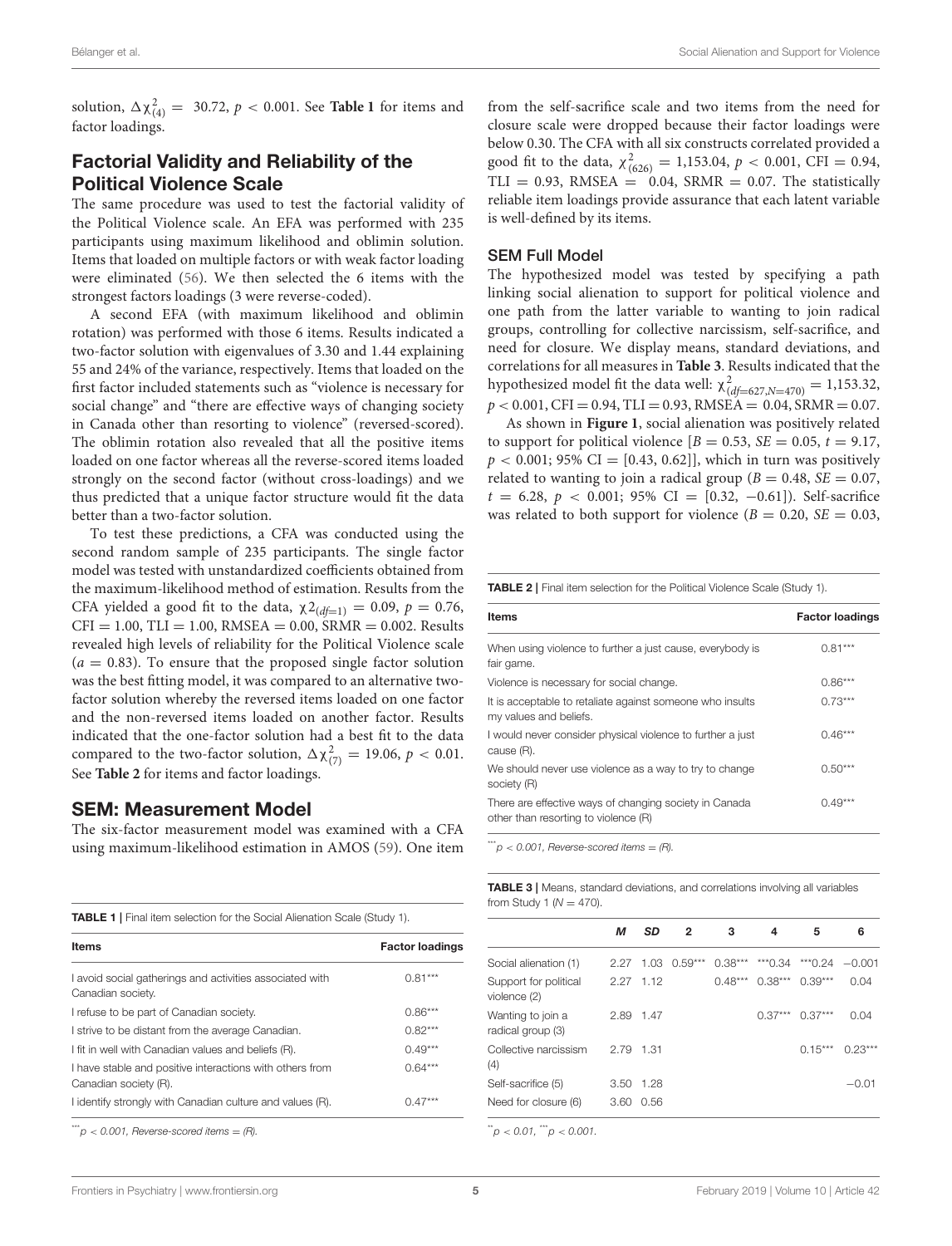

<span id="page-5-0"></span> $t = 6.51, p < 0.001$ ; 95% CI = [0.14, 0.25]) and wanting to join a radical group ( $B = 0.18$ ,  $SE = 0.04$ ,  $t = 4.17$ ,  $p < 0.001$ ; 95%  $CI = [0.10, 0.25]$ . Collective narcissism was also positively related to political violence ( $B = 0.17$ ,  $SE = 0.03$ ,  $t = 4.91$ ,  $p < 0.001$ ; 95% CI = [0.11, 0.22]) and radical group ( $B = 0.13$ ,  $SE = 0.04$ ,  $t = 2.90$ ,  $p < 0.001$ ; 95% CI = [0.05, 0.20]). Need for closure, on the other hand, was not related to these variables (all  $ps > 0.05$ ). Overall, the predictors explained 64 and 46% of the variance associated with support for political violence and wanting to join a radical group, respectively.

Indirect effects were investigated to further test the mediating role of support for political violence between social alienation and wanting to join a radical group. Consequently, bootstrapped confidence interval estimates of the indirect effect [see [\(62\)](#page-11-25)] were calculated to confirm the significance of mediation. In the present study, the 95% confidence interval of the indirect effects was obtained with 5,000 bootstraps resamples [\(62\)](#page-11-25). Results confirmed the hypothesized mediation ( $B = 0.25$ ,  $SE = 0.05$ ; 95%  $CI = [0.16, 0.37])^2$  $CI = [0.16, 0.37])^2$ .

Overall, results from Study 1 demonstrated that the social alienation and support for political violence scales were psychometrically sound instrument. Furthermore, results provided correlational evidence supporting the 3N model of radicalization by demonstrating in a sample of Canadians that social alienation (Need) was positively associated with support for political violence (narrative), which in turn predicted wanted to join a radical organization (network). The question to which we turn next is whether these findings can be replicated cross-culturally.

# STUDY 2A-2B

The purpose of Study 2a and 2b was to adduce empirical evidence for the psychological trajectory postulated by the three Ns model of radicalization in different cultural contexts—an important step to demonstrate its external validity. We attempted to replicate Study 1 with a Pakistani sample (Study 2a) and a Spaniard sample (Study 2b) to demonstrate how social alienation, support for political violence, and radical social networks are interconnected, above and beyond the influence of other violence-related measures.

# Methods

#### Participants and Procedure

In Study 2a, assuming medium effect sizes, six latent variables, 12 observed variables, and power set at 0.80, a sample size of 400 was suggested [\(49\)](#page-11-12). Four hundred and twenty-two Pakistani students (169 women;  $M_{age} = 20.70$ ,  $SD_{age} = 2.11$ ) participated in this research on a voluntary basis and completed a paper-and-pencil questionnaire. Verbal consent was obtained from participants. Similar analyses with 18 observed variables suggested a sample size of 200 participants. Two hundred and thirty-three Spaniards (165 women;  $M_{age} = 34.23$ ,  $SD_{age} = 13.94$ ) participated in this research on a voluntary basis and completed an online questionnaire. Written consent was obtained from participants.

## **Materials**

#### Social Alienation

In Study 2a, participants' feeling of social alienation was measured using two items from the social alienation scale  $(r<sub>s</sub> = 0.52; M = 2.55, SD = 1.52)$  and three items in Study 2b  $(M = 2.32, SD = 1.21; \alpha = 0.72).$ 

#### Support for Political Violence

In Study 2a, participants' support for political violence was measured using two items from the support for violence scale  $(r<sub>s</sub> = 0.60; M = 2.49, SD = 1.51)$  and three items in Study 2b  $(M = 1.86, SD = 1.41 a = 0.75).$ 

#### Collective Narcissism

Collective narcissism was measured with two items in Study 2a  $(r<sub>s</sub> = 0.47; M = 4.13, SD = 1.59)$  and three items in Study 2b  $(M = 3.28, SD = 1.50, a = 0.71).$ 

#### Self-Sacrifice

Readiness to self-sacrifice was measured with two items in Study 2a ( $r_s = 0.47$ ;  $M = 3.66$ ,  $SD = 1.64$ ) and three items in Study 2b  $(M = 2.74, SD = 1.47, a = 0.80).$ 

#### Need for Closure

Need for closure was measured using two items in Study 2a  $(r<sub>s</sub> = 0.59; M = 4.28, SD = 1.52)$  and three items in Study 2b  $(M = 4.47, SD = 1.45, a = 0.70).$ 

#### Radical Social Network

The extent to which participants' social network is radical was measured using the following two items (Study 2a:  $r_s = 0.23$ ;  $M = 3.17$ ,  $SD = 1.53$ , Study 2b:  $r_s = 0.56$ ;  $M = 2.28$ ,  $SD = 1.46$ ): "I personally know someone that supports violence for political

<span id="page-5-1"></span> $^2\!$  As discussed by Thoemmes [\(63\)](#page-11-26), testing alternative models "to check whether one mediation model is superior to another is inadmissible" (p. 1). Therefore, these tests were not conducted.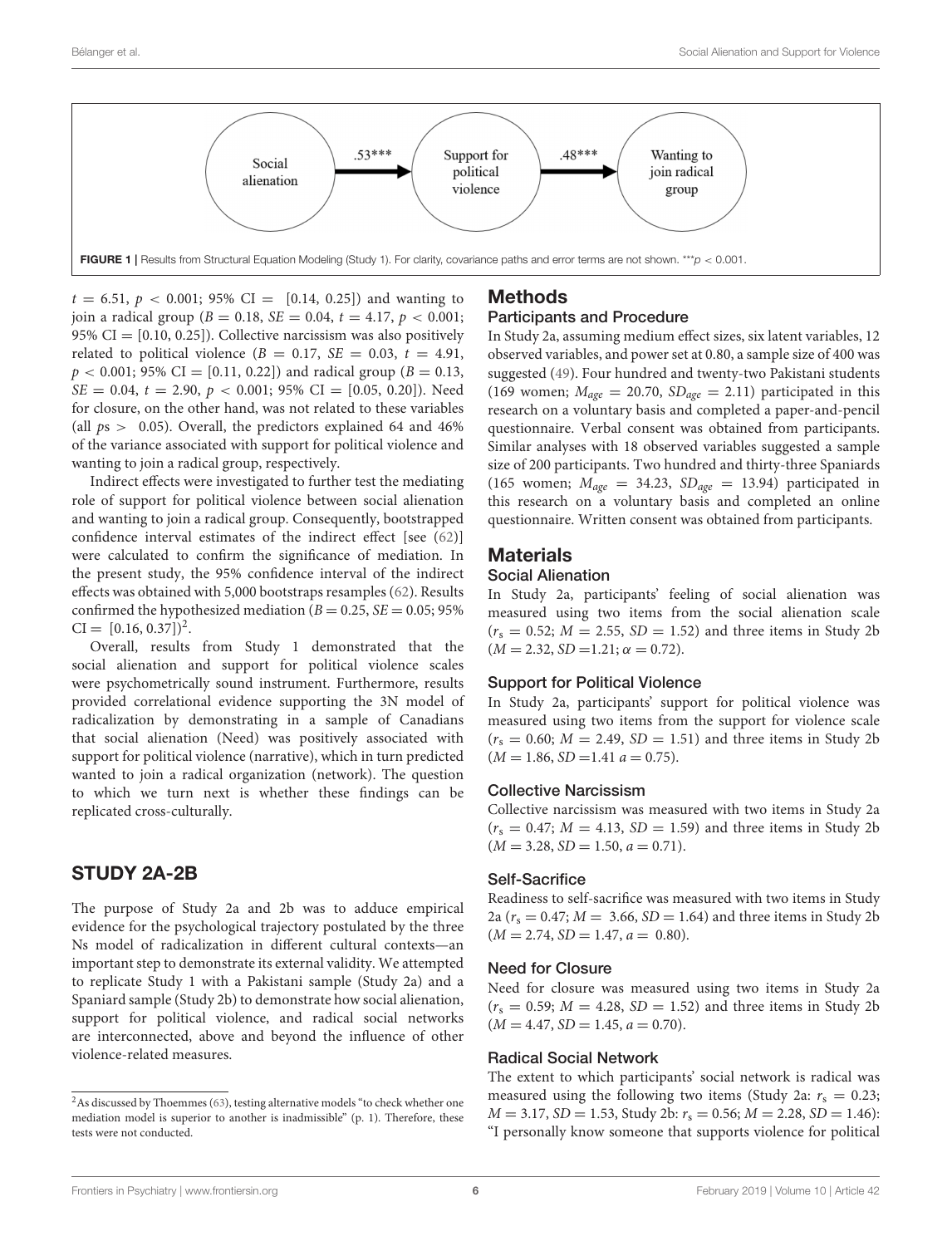change" and "People around me say it is appropriate to use violence for an ideology." Participants rated their agreement to each of these items on a 7-point scale ranging from 1 (not agree at all) to 7 (very strongly agree).

# Results and Discussion

#### SEM: Measurement Model

The six-factor measurement model was examined with a CFA using maximum-likelihood estimation in AMOS [\(59\)](#page-11-22). Expectation maximization [\(55\)](#page-11-18) was used to replace isolated missing values (0.001% of all data) so that a covariance matrix based on the entire sample could be generated for the SEM analysis. The CFA with all six constructs correlated provided a good fit to the data, Study 2a  $\chi^{2}_{(39)} = 63.67, p = 0.008$ ,  $CFI = 0.95$ , TLI = 0.91, RMSEA = 0.03, SRMR = 0.03, Study 2b  $\chi^2_{(104)}$  = 170.49,  $p \le 0.001$ , CFI = 0.93, TLI = 0.92,  $RMSEA = 0.05$ ,  $SRMR = 0.06$ . The statistically reliable item loadings provide assurance that each latent variable is welldefined by its items.

#### SEM Full Model

The hypothesized model was tested by specifying a path linking social alienation to support for political violence and one path from the latter variable to radical social network, controlling for collective narcissism, self-sacrifice, and need for closure. We display means, standard deviations, and correlations for all measures in **[Table 4](#page-7-0)**. Results indicated that the hypothesized model fit the data well: Study 2a  $\chi^{2}_{(39)} = 63.71, p = 0.01,$  $CFI = 0.95$ , TLI = 0.92, RMSEA = 0.03, SRMR = 0.03, Study 2b  $\chi^2_{(df=105)} = 175.11, p < 0.001, CFI = 0.93, TLI = 0.91,$  $RMSEA = 0.05$ ,  $SRMR = 0.06$ .

As shown in **[Figure 2](#page-7-1)**, social alienation was positively related to support for political violence (Study 2a:  $B = 0.53$ ,  $SE = 0.13$ ,  $t = 4.02, p < 0.001; 95\% \text{ CI} = [0.27, 0.78];$  Study 2b:  $B = 0.17$ ,  $SE = 0.05$ ,  $t = 3.43$ ,  $p < 0.001$ ; 95% CI = [0.07, 0.26]), which in turn was positively related to knowing a radical social network (Study 2a:  $B = 0.23$ ,  $SE = 0.07$ ,  $t = 3.16$ ,  $p = 0.002$ ; 95%  $CI = [0.09, 0.36]$ ; Study 2b:  $B = 0.38$ ,  $SE = 0.18$ ,  $t = 2.08$ ,  $p = 0.03$ ; 95% CI = [0.02, 0.73]). Self-sacrifice was not related to support for violence in Study 2a ( $B = 0.05$ ,  $SE = 0.13$ ,  $t = 0.36$ , p = 0.71; 95% CI = [−0.20, 0.30]), but it was significant in Study  $2b (B = 0.09, SE = 0.03, t = 2.40, p = 0.01; 95\% CI = [0.03, 0.14]).$ Self-sacrifice was related to radical social network in Study 2a  $(B = 0.17, SE = 0.05, t = 3.43, p < 0.001; 95\% \text{ CI} = [0.07, 0.26]),$ but not in Study 2b ( $B = 0.05$ ,  $SE = 0.07$ ,  $t = 0.69$ ,  $p = 0.48$ ; 95%  $CI = [-0.08, 0.18]$ . Collective narcissism and need for closure were not significantly related to any of the variables (Study 2a: all  $ps > 0.12$ ; Study 2b all  $ps > 0.08$ ). Overall, the explained variance associated with support for political violence was 34% in Study 2a (13% in Study 2b), whereas the explained variance associated with radical social network was 69% in Study 2a (8% in Study 2b).

Indirect effects were investigated to further test the mediating role of support for political violence between social alienation and radical social network. As in Study 1, bootstrapped confidence interval estimates of the indirect effect were calculated to confirm the significance of mediation. Results confirmed the hypothesized mediation (Study 2a:  $B = 0.12$ ,  $SE = 0.06$ ; 95%  $CI = [0.03, 0.31]$ ; Study 2b:  $B = 0.06$ ,  $SE = 0.05$ ; 95%  $CI = [0.004, 0.21]$ .

Overall, Study 2a and 2b replicated Study 1 by demonstrating the relationship between social alienation, support for political violence, and radical social network, above and beyond the influence of other violence-related variables. Importantly, these correlational findings were replicated in one Western and one Asian country, suggesting that the 3N approach is relevant to the study of radicalization in different cultural contexts.

# STUDY 3

The purpose of Study 3 was to replicate Study 2 using an experimental design to test the causal link between social alienation and support for political violence. The aim of Study 3 was also to investigate the psychological mechanism that makes people feeling socially alienated more prone to support political violence. In this regard, the 3N model of radicalization postulates that moral disengagement is relevant to people adhering to violence [\(7\)](#page-10-5). In his seminal work on moral disengagement, Bandura [\(14\)](#page-10-12) discussed that violence could be seen as permissible when people engage in moral justification and dehumanization. We reasoned that if socially alienated people are detached from their community, then it follows that they should be more inclined to feel morally disengaged from other people, which should make them prone to support political violence. Consequently, we hypothesized that moral justification and dehumanization would mediate the relationship between social alienation and support for political violence.

#### Methods

#### Participants and Procedure

Assuming medium effect sizes and power set at 0.80, a sample size of 225 people was suggested by 5,000 Monte Carlo simulations. Three hundred and fifty-seven Americans were recruited online via Amazon's Mechanical Turk. Duplicate IP addresses and geolocation were blocked using Turkprime service [\(64\)](#page-11-27). Written consent was obtained from participants. Thirty-four participants did not complete the experimental manipulations and four did not successfully complete the attentional check embedded in the survey, thus leaving 319 participants (176 women;  $M_{\text{age}} = 40.09$ ,  $SD<sub>age</sub> = 13.02$ ) for our analyses.

Participants were randomly assigned to one of two experimental conditions. The social alienation condition consisted of a recall task developed using two items taken from the social alienation scale [for a similar procedure see [\(65,](#page-11-28) [66\)](#page-11-29)]. Specifically, participants  $(N = 130)$  were instructed to:

"Write about a time when you tried to distance yourself from the average American and you did not strongly identify with American culture and values. Recall this event vividly and include as many details as you can to relive the experience—the whole story."

Participants in the control condition  $(N = 189)$  were instructed to:

"Write about a time when you experienced dental pain and it took a long time to go away. Recall this event vividly and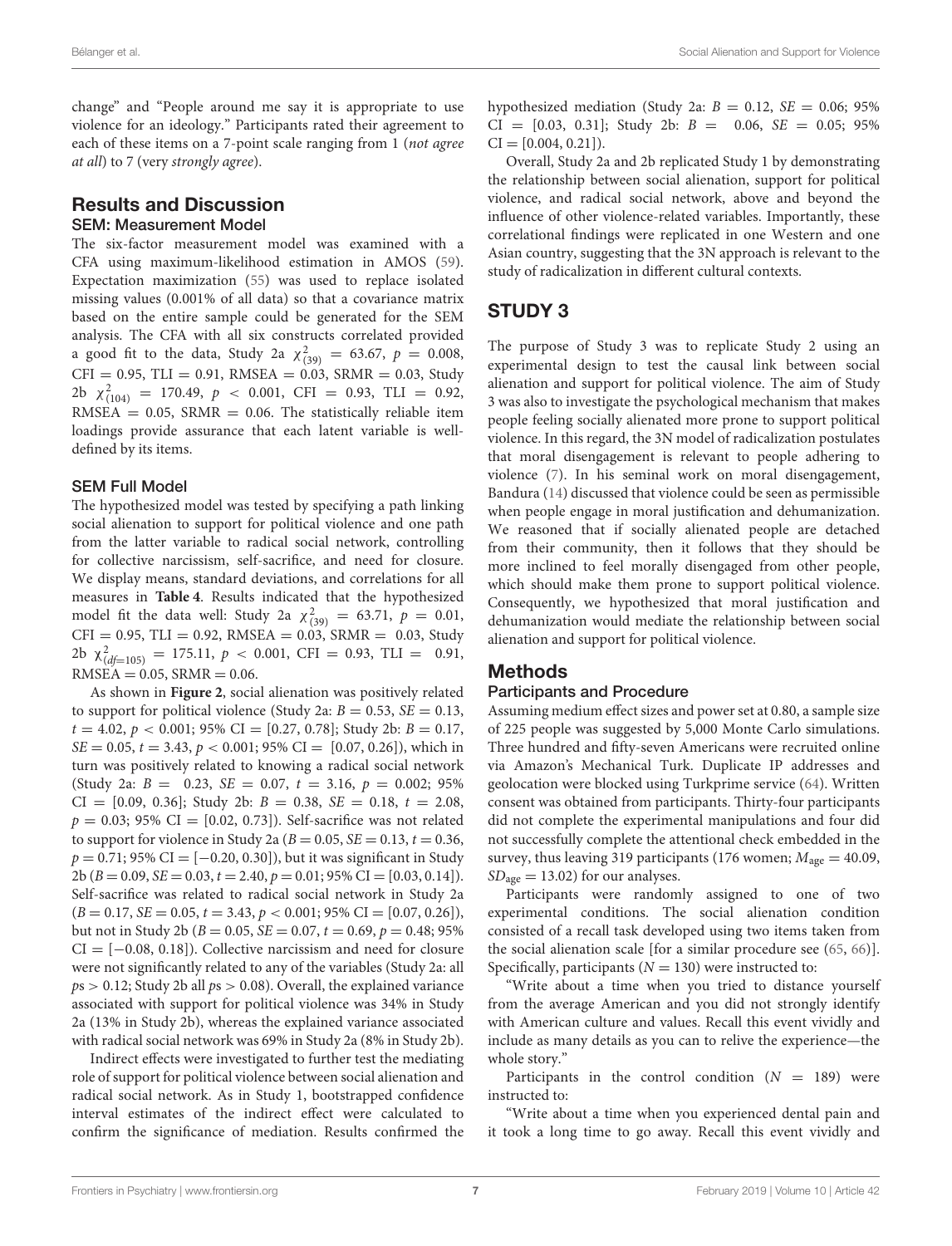|                                    | M              | <b>SD</b>      | $\mathbf{2}$             | 3                       | 4                      | 5                       | 6                     |
|------------------------------------|----------------|----------------|--------------------------|-------------------------|------------------------|-------------------------|-----------------------|
| Social alienation (1)              | 2.72<br>(2.32) | 1.55<br>(1.21) | $0.31***$<br>$(0.25***)$ | $0.21***$<br>$(0.15^*)$ | $0.13***$<br>(0.06)    | $0.21***$<br>(0.06)     | 0.02<br>$(-0.03)$     |
| Support for political violence (2) | 2.50<br>(1.86) | 1.51<br>(1.41) |                          | $0.26***$<br>$(0.18**)$ | $0.12***$<br>$(-0.02)$ | $0.15***$<br>(0.09)     | $-0.07$<br>$(-0.00)$  |
| Radical social network (3)         | 3.17<br>(2.28) | 1.54<br>(1.46) |                          |                         | $0.10*$<br>(0.05)      | $0.25***$<br>$(0.12^*)$ | 0.09<br>$(-0.06)$     |
| Collective narcissism (4)          | 4.14<br>(3.28) | 1.59<br>(1.50) |                          |                         |                        | 0.07<br>$(0.24***)$     | $0.12*$<br>$(0.17**)$ |
| Self-sacrifice (5)                 | 3.67<br>(2.74) | 1.64<br>(1.47) |                          |                         |                        |                         | 0.06<br>$(-0.07)$     |
| Need for closure (6)               | 4.29<br>(4.47) | 1.51<br>(1.45) |                          |                         |                        |                         |                       |

<span id="page-7-0"></span>TABLE 4 | Means, standard deviations, and correlations involving all variables from Study 2a ( $N = 422$ ) and 2b ( $N = 233$ ).

 $p < 0.05$ ,  $p < 0.01$  \*\*\*  $p < 0.001$ . Parameters of Study 2b are in parentheses.



<span id="page-7-1"></span>include as many details as you can to relive the experience—the whole story."

# **Materials**

#### Social Alienation

Participants' feeling of social alienation was measured as in Study 1 ( $\alpha$  = 0.82;  $M = 2.86$ ,  $SD = 1.18$ ), excluding the two items used in social alienation manipulation.

#### Moral Disengagement

Participants' moral disengagement was measured using a short 7 item version of Bandura et al.'s [\(38\)](#page-11-2) scale. A factor analysis using oblimin rotation and maximum likelihood were conducted on these items. As expected the scree test and eigenvalues (4.15 and 1.06) indicated the extraction of two factors explaining 59 and 15% of the variance, respectively. The first factor was composed of items measuring dehumanization (e.g., "Some people deserve to be treated like animals";  $\alpha = 0.90$ ;  $M = 2.06$ ,  $SD = 1.40$ ), whereas the second factor measured moral justification ("It is alright to fight when your group's honor is threatened";  $\alpha = 0.66$ ;  $M = 3.51$ ,  $SD = 1.59$ ). Participants rated their agreement to each of these items on a 7-point scale ranging from 1 (not agree at all) to 7 (very strongly agree).

#### Support for Political Violence

Participants' support for political violence was measured using the same scale as in Study 1 ( $a = 0.85$ ;  $M = 2.32$ ,  $SD = 1.20$ ).

# Results and Discussion

Our first analysis tested the influence of the experimental manipulation on the social alienation measure, which consisted of our manipulation check. Results indicated that compared to the control group ( $M = 2.64$ ,  $SD = 1.08$ ), participants in the experimental condition ( $M = 3.19$ ,  $SD = 1.24$ ) reported greater social alienation,  $F_{(1,317)} = 17.84$ ,  $p < 0.001$ ,  $\eta^2 = 0.05$ . The experimental condition also had an impact on support for political violence: compared to the control group ( $M = 2.21$ ,  $SD = 1.15$ ), participants in the experimental condition ( $M = 2.47$ ,  $SD = 1.26$ ) reported greater support for political violence,  $F_{(1,317)} = 3.69, p = 0.05, \eta^2 = 0.01.$ 

In our second analysis, we tested the mediating role of moral justification and dehumanization between the experimental conditions (coded  $0 =$  control group;  $1 =$  social alienation) and support for political violence using path analysis. We display means, standard deviations, and correlations for all measures in **[Table 5](#page-8-0)**.

Results indicated the model had an acceptable fit to the data  $\chi^2_{(1)}$  = 2.39,  $p$  = 0.12, CFI = 0.99, TLI = 0.96,  $RMSEA = 0.06$ ,  $SRMR = 0.02$ . Results indicated that the experimental manipulation did not influence dehumanization  $(B = 0.13, SE = 0.16, t = 0.85, p = 0.39; 95\% \text{ CI} = [-0.18,$ 0.44]), but did have an impact on moral justification ( $B = 0.37$ ,  $SE = 0.18$ ,  $t = 2.05$ ,  $p = 0.04$ ; 95% CI = [0.01, 0.72]), explaining 1.3% of the variance, such that participants in the social alienation condition ( $M = 3.73$ ,  $SD = 1.60$ ) reported greater moral justification than those in the control condition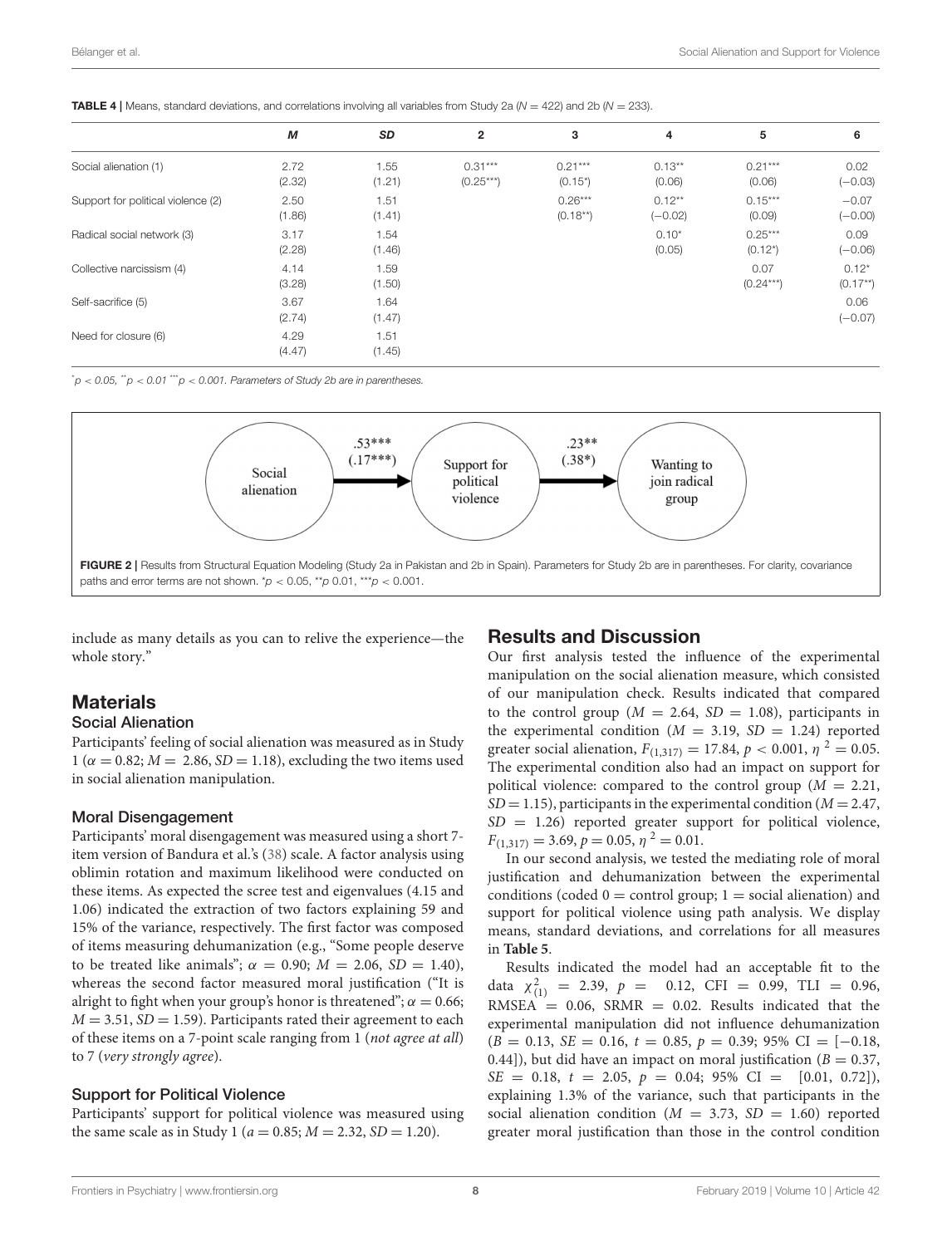$(M = 3.36, SD = 1.56)$ . In turn, both dehumanization ( $B = 0.46$ ,  $SE = 0.04$ ,  $t = 10.66$ ,  $p < 0.001$ ; 95% CI = [0.38, 0.53]) and moral justification ( $B = 0.08$ ,  $SE = 0.03$ ,  $t = 2.20$ ,  $p = 0.02$ ; 95% CI =  $[0.02, 0.13]$ , were positively associated with support for political violence, explaining 36% of its variance.

Bootstrapped bias-corrected confidence interval estimates [see [\(62\)](#page-11-25)] were calculated to test the mediating role of moral justification between the experimental condition and support for political violence. Results confirmed the significance of the mediation ( $B = 0.03$ ,  $SE = 0.02$ ; 95% CI = [0.00, 0.10]; see **[Figure 3](#page-8-1)**).

Results of Study 3 suggest that social alienation has a causal influence on people's support for political violence. Importantly, this relationship was mediated by people's proclivity to morally justify the use of violence, which was also enhanced by the experimental manipulation. Dehumanization, on the other hand, also predicted people's support for political violence, but the situational induction of social alienation did not make people more prone to dehumanize others. This hints to the possibility that moral justification comes into play first in people's trajectory toward violence, whereas dehumanization potentially comes at a later stage in the radicalization process. Of note, one limitation associated with Study 3 is that the reported effect

<span id="page-8-0"></span>

| <b>TABLE 5</b>   Means, standard deviations, and correlations involving all |  |
|-----------------------------------------------------------------------------|--|
| variables from Study 3 $(N = 319)$ .                                        |  |

|                                    | м    | <b>SD</b>   | -2                      | з         |                   | 5         |
|------------------------------------|------|-------------|-------------------------|-----------|-------------------|-----------|
| Experimental condition (1)         |      |             | $0.40$ $0.49$ $0.23***$ |           | $0.10^*$ $0.11^*$ | 0.04      |
| Social alienation (2)              |      | 2.86 1.18   |                         | $0.28***$ | 0.05              | $0.24***$ |
| Support for political violence (3) |      | 2.32 1.20   |                         |           | $0.37***$         | $0.59***$ |
| Moral justification (4)            | 3.51 | 1.59        |                         |           |                   | $0.48***$ |
| Dehumanization (5)                 |      | $2.06$ 1.40 |                         |           |                   |           |

 $p < 0.05$ ,  $m_p < 0.001$ .

sizes were relatively weak. For example, the effect of the experimental manipulation on moral justification only explained 1.3% of the variance and the corresponding mediation effect on support for violence had a confidence interval with a lower bound close to zero. Overall then, although consistent with Study 1 and 2, Study 3's results would benefit from being replicated.

## GENERAL DISCUSSION

A fuller understanding of why and how individuals radicalize and commit acts of terrorism merits immediate attention. According to the 3N model of radicalization [\(12\)](#page-10-10), there are three major components that push individuals toward violent extremism: (1) the Need element which pertains to individuals' quest for personal significance [see [\(7,](#page-10-5) [13,](#page-10-11) [17\)](#page-10-15)], (2) the Narrative which identifies the means to the end of significance; in a violence justifying narrative this is portrayed as extreme aggression against perceived enemies (ethnic, religious, or social), and (3) the social Network in which individuals are embedded and that validates the means-ends relations between violence and significance as well as dispensing rewards (in terms of bestowed status and veneration) to people that commit violence.

To test the theoretical postulates of the 3N model, we developed two new psychometric instruments: the social alienation scale and the support for political violence scale. Items for both scales were constructed by the research team and then presented to SMEs, which included experts from several key areas including academia, extremism policing, Canadian Border Services Agency intelligence, Canadian Security Intelligence Service, Central Intelligence Agency, and Canadian Special Forces. One SME was an ex-radical turned CSIS agent. Exploratory and confirmatory factor analyses confirmed that the scales were psychometrically sound.

Using these scales, the present research adduced empirical evidence to support the 3N model of radicalization, thus yielding

<span id="page-8-1"></span>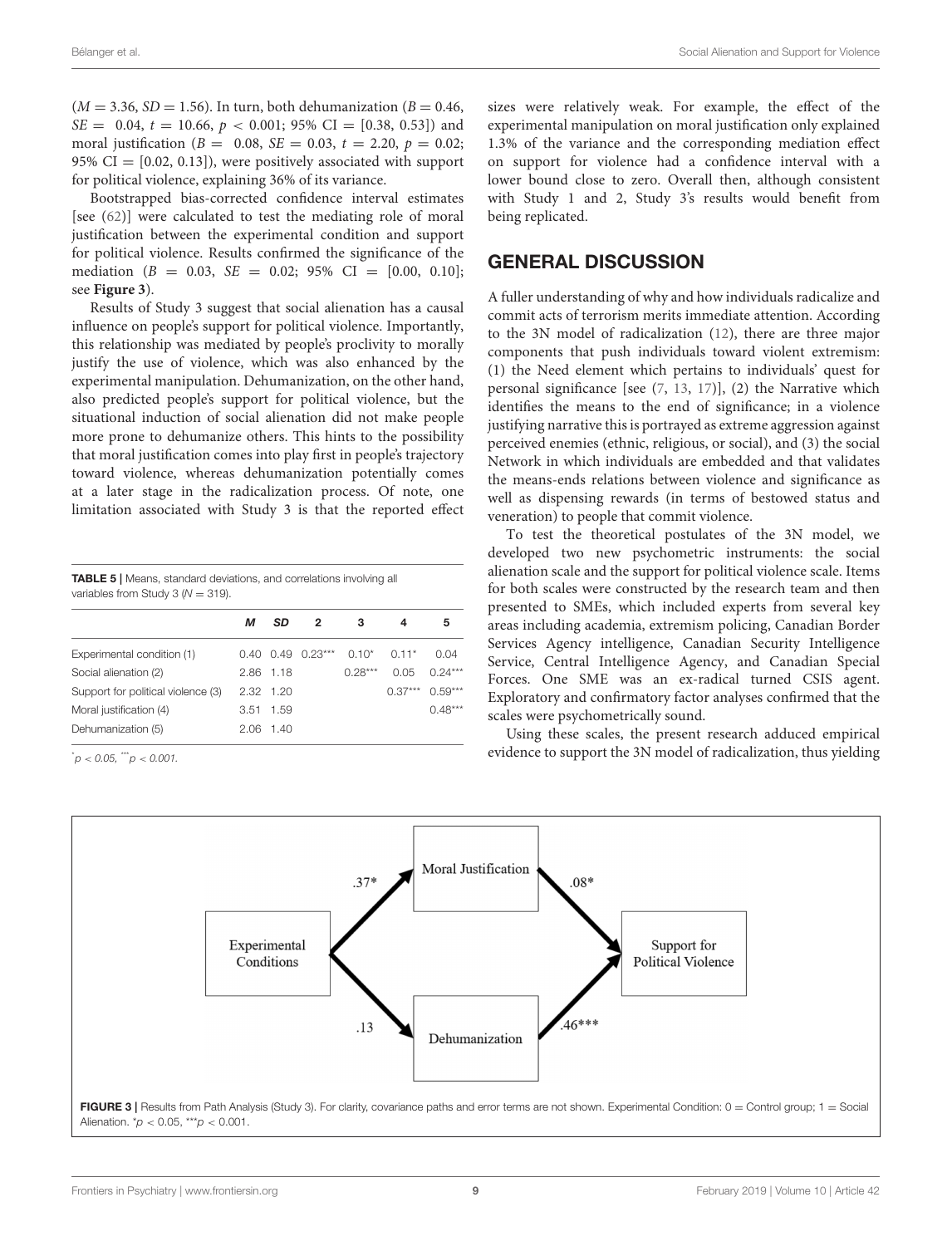practical and theoretical implications. Study 1 demonstrated that social alienation (Need) was positively related to support for violence (Narrative), which in turn was positively associated with wanting to join a radical group (Network), controlling for other predictors known to be related to violence, namely collective narcissism, need for closure, and self-sacrifice.

In Studies 2a and 2b, we replicated Study 1 in two culturally distinct samples, namely, in Pakistan and in Spain. Consistent with our theoretical framework, we found that socially alienated individuals reported greater support for political violence, which in turn was positively associated with knowing like-minded individuals that support violence. These results demonstrated that the 3N model of radicalization is robust and has good external validity.

In Study 3, we replicated Study 1, 2a, and 2b using an experimental design with yet another culturally distinct group of participants (i.e., Americans) and demonstrated the causal link between social alienation and support for political violence. An important theoretical contribution of this study consisted of demonstrating that moral justification (but not dehumanization) mediated the relationship between the social alienation manipulation and support for political violence. Prior theorizing related to the 3N model of radicalization acknowledged that ideological narratives containing cognitive maneuvers allowing unethical behaviors to be carried out without self-recrimination would morally warrant the use of political violence [\(7\)](#page-10-5). In this research, we found empirical support for this proposition and demonstrated that Need (i.e., social alienation) and Narrative (i.e., support for political violence) are connected through this psychological mechanism. Future research could examine if other forms of significance quest activation (e.g., feeling incompetent, lack of meaning in life), which are not necessarily associated with feeling detached from society, also result in moral disengagement. It could well be that only a certain subset of situations that arouse the significance quest produces that phenomenon. Understanding under which circumstances moral disengagement occurs (or not) would be an important theoretical advancement.

Overall, the results herein described lend support to the 3N model of radicalization and illustrates how Need, Narrative, and Network are sequentially interconnected. This is not to say that there are no other possible radicalization trajectories alternative trajectories most certainly exist—but this is the first to be empirically tested and supported. For example, some trajectories could initially involve having bonds, or even familial ties, with individuals that support violence (Network), which would increase the likelihood that a person adheres to the group's ideology (Narrative) and its collective grievance (Need). In other cases, the journey to violent extremism could begin with exposure to the ideological narrative (e.g., on social media), followed by a sense of grievance and disgruntlement (Need), which would culminate in wanting to join the radical group (Network). Interestingly, one could hypothesize that some of these trajectories would be more prevalent depending on the social context. For example, one would expect that in collectivistic (vs. individualistic) societies the role of social networks would play a more important role in the first steps en route to violent extremism. More research is needed to examine these questions.

# LIMITATIONS

The present work is not impervious to methodological limitations. First, most of the research presented here (except Study 3) is correlational, which limits the use of causal inferences to describe the relationship between Need, Narrative, and Network. Additional experimental evidence is needed to make these claims. Second, although we have accumulated crosscultural evidence for the 3N model, the present research does not entirely demonstrate how the process of radicalization unfolds over time. Consequently, future research should gather longitudinal data to assess within-subject changes in support for political violence and radical social network to relate these changes to individuals' experience of social alienation. Third, the present research has focused exclusively on the risk factors associated with political violence; a more comprehensive analysis of radicalization would necessitate investigating protection factors such as the presence of peaceful alternatives to further one's political goal, empathy, emotion regulation, and strong familial ties. Fourth, instead of relying on selfreport measures, future research could also include behavioral outcomes, including implicit measures (e.g., IAT, lexical decision task), to observe the relevance of social alienation for political violence. Last, but not the least, we believe that objective measures of radical social network should also be used in future research. For example, participants' social media connections and communications could be utilized to measure people's ties to radical milieus [\(67\)](#page-11-30).

# **CONCLUSION**

The present research examined a radicalization trajectory proposed by the 3N model of radicalization whereby individuals transition from losing significance (feeling socially alienated), to adhering to violence-justifying ideologies, to wanting to join radical groups. In addition to finding empirical evidence for this model across four culturally distinct samples, this research showed that moral justification is one of the mechanisms linking social alienation to support for political violence. These findings extend our knowledge on the psychology of radicalization and provide additional knowledge for frontline workers (e.g., social workers, psychologists, family counselors) to identify and ultimately prevent individuals from engaging in violent extremism. Efforts to prevent terrorism need to start with reliable data that can both guide future research and enlighten stakeholders to draw informed conclusions. Our research provides theory-driven findings to help researchers, practitioners, and policy-makers to develop community-based efforts to reach these goals [\(68\)](#page-11-31).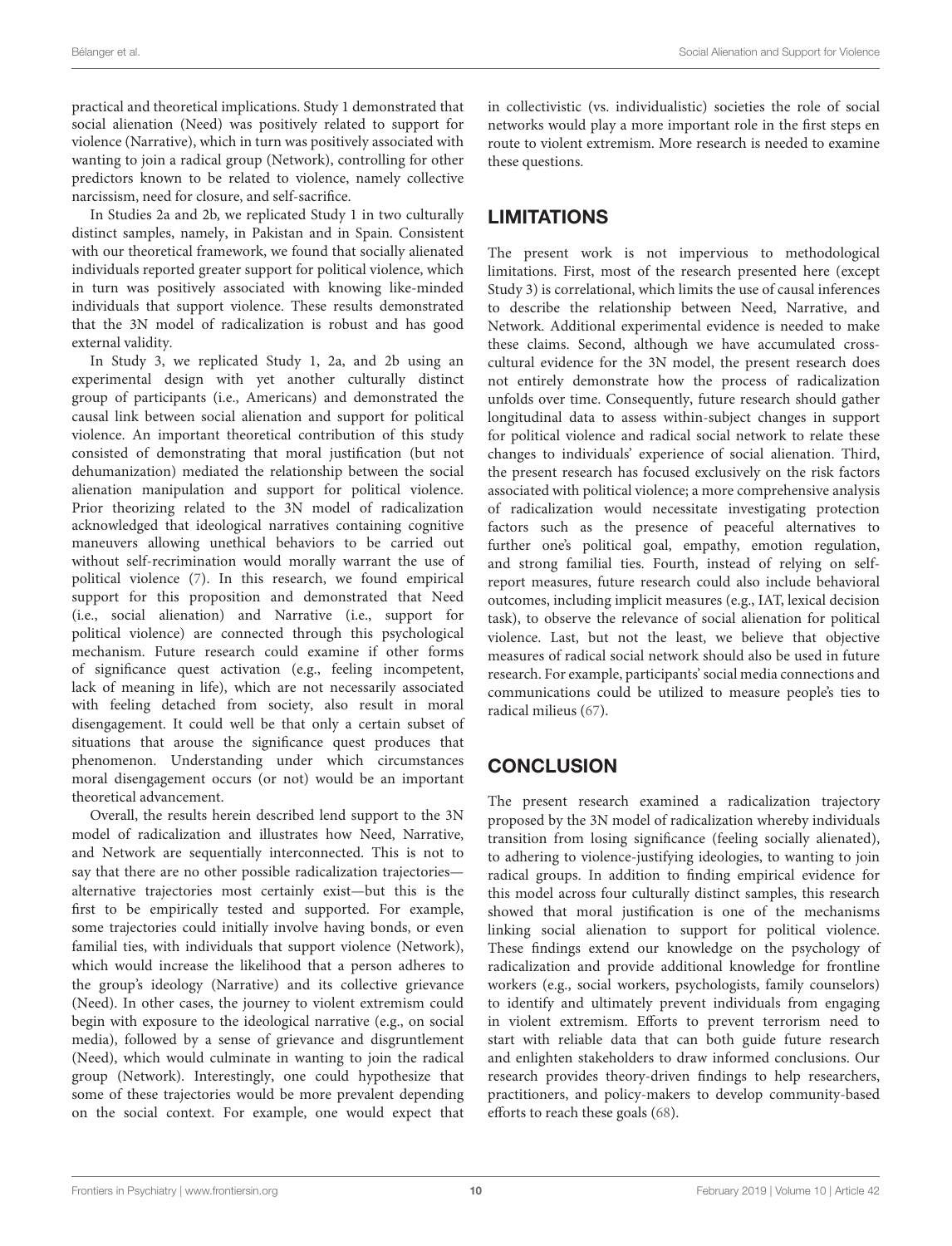# ETHICS STATEMENT

(1) Chesapeake Institutional Review Board, Protocol number: Pro00012629. (2) New York University Abu Dhabi, Protocol number: 043-2017. Written consent was obtained from human subjects in Study 1, 2b, and 3. Verbal consent was obtained from participants in Study 2a.

# AUTHOR CONTRIBUTIONS

JB, LR, M-AL, PM, and KF design and Interpretation of results: original idea and theorizing, planning and input,

## **REFERENCES**

- <span id="page-10-0"></span>1. National Consortium for the Study of Terrorism and Responses to Terrorism (START). (2018a).Global Terrorism in 2017. Available online at: [https://www.](https://www.start.umd.edu/pubs/START_GTD_Overview2017_July2018.pdf) [start.umd.edu/pubs/START\\_GTD\\_Overview2017\\_July2018.pdf.](https://www.start.umd.edu/pubs/START_GTD_Overview2017_July2018.pdf)
- <span id="page-10-1"></span>2. National Consortium for the Study of Terrorism and Responses to Terrorism (START). (2018). Global Terrorism Database [Data file]. Available online at: [https://www.start.umd.edu/gtd.](https://www.start.umd.edu/gtd)
- <span id="page-10-2"></span>3. Bélanger JJ. The rise and fall of violent extremism: the science behind community-based interventions. In: C. Köpetz and A. Fishbach, editors. The Motivation-Cognition Interface; From the Lab to the Real World. A Festschrift in Honor of Arie W. Kruglanski. New York, NY: Routledge (2017). p. 170–95.
- <span id="page-10-3"></span>4. McVeigh T. 'Recruiter' of UK jihadis: I regret opening the way to ISIS. The Guardian. (2015). Available online at: [https://www.theguardian.com/world/](https://www.theguardian.com/world/2015/jun/13/godfather-of-british-jihadists-admits-we-opened-to-way-to-join-isis) [2015/jun/13/godfather-of-british-jihadists-admits-we-opened-to-way-to](https://www.theguardian.com/world/2015/jun/13/godfather-of-british-jihadists-admits-we-opened-to-way-to-join-isis)[join-isis](https://www.theguardian.com/world/2015/jun/13/godfather-of-british-jihadists-admits-we-opened-to-way-to-join-isis)
- <span id="page-10-28"></span>5. Nielsen R. Jihadi Radicalization of Muslim Clerics. Cambridge MA: Harvard University(2012).
- <span id="page-10-4"></span>6. Wiktorowicz Q. Radical Islam Rising: Muslim Extremism in the West. Oxford, UK: Rowman and Littlefield (2005).
- <span id="page-10-5"></span>7. Kruglanski AW, Gelfand MJ, Bélanger JJ, Sheveland A, Hetiarachchi M, Gunaratna R. The psychology of radicalization and deradicalization: how significance quest impacts violent extremism. Polit Psychol. (2014) 35:69–93. doi: [10.1111/pops.12163](https://doi.org/10.1111/pops.12163)
- <span id="page-10-6"></span>8. Simons A, Tucker D. The misleading problem of failed states: a "sociogeography" of terrorism in the post-9/11 era. Third World Q. (2007) 28:387– 401. doi: [10.1080/01436590601153887](https://doi.org/10.1080/01436590601153887)
- <span id="page-10-7"></span>9. Schumpe BM, Bélanger JJ, Giacomantonio M, Nisa CF, Brizi A. Weapons of peace: providing alternative means for social change reduces political violence. J Appl Soc Psychol. (2018) 48:549–58. doi: [10.1111/jasp.12546](https://doi.org/10.1111/jasp.12546)
- <span id="page-10-8"></span>10. Schumpe BM, Bélanger JJ, Moyano M, Nisa CF. The role of sensation seeking in political violence: an extension of the significance quest theory. J Pers Soc Psychol. (2018) doi: [10.1037/pspp0000223.](https://doi.org/10.1037/pspp0000223) [Epub ahead of print].
- <span id="page-10-9"></span>11. Lyons-Padilla S, Gelfand MJ, Mirahmadi H, Farooq M, van Egmond M. Belonging nowhere: Marginalization & radicalization risk among Muslim immigrants. Behav Sci Policy (2015) 1:1–12. doi: [10.1353/bsp.2015.0019](https://doi.org/10.1353/bsp.2015.0019)
- <span id="page-10-10"></span>12. Webber D, Kruglanski AW. Psychological factors in radicalization: a "3 N" approach. In: LaFree G, Freilich JD, editors, The Handbook of the Criminology of Terrorism. Hoboken, NJ: Wiley (2016). pp. 33–46. doi: [10.1002/9781118923986.ch2](https://doi.org/10.1002/9781118923986.ch2)
- <span id="page-10-11"></span>13. Kruglanski AW, Bélanger JJ, Gelfand M, Gunaratna R, Hettiarachchi M, Reinares F, et al. Terrorism—A (self) love story: redirecting the significance quest can end violence. Am Psychol. (2013) 68:559. doi:10.1037/a0032615
- <span id="page-10-12"></span>14. Bandura A. Moral disengagement in the perpetration of inhumanities. Pers Soc Psychol. Rev. (1999) 3:193–209.
- <span id="page-10-13"></span>15. Horgan J. Walking Away From Terrorism: Accounts of Disengagement From Radical and Extremist Movements. London: Routledge (2009).
- <span id="page-10-14"></span>16. Kruglanski AW, Chen X, Dechesne M, Fishman S, Orehek E. Fully committed: suicide bombers' motivation and the quest for personal significance. Polit Psychol. (2009) 30:331–57. doi: [10.1111/j.1467-9221.2009.00698.x](https://doi.org/10.1111/j.1467-9221.2009.00698.x)

supervisory role: active supervision of the project, data acquisition: original experimental work, data analysis, writing: drafting, revising, and final approval of the article to be published. MM, HM, and NN design and Interpretation of results: original idea and theorizing, planning, and input, writing: drafting, revising, and final approval of the article to be published.

## FUNDING

This research was supported by Public Safety Canada.

- <span id="page-10-15"></span>17. Kruglanski AW, Gelfand MJ, Bélanger JJ, Hetiarachchi M, Gunaratna R. Significance quest theory as the driver of radicalization towards terrorism. In: Jerard J, Nasir SM, editors. Resilience and Resolve: Community Engagement to Community Resilience. London: Imperial College Press (2015). p. 17–30. doi: [10.1142/9781783267743\\_0002](https://doi.org/10.1142/9781783267743_0002)
- <span id="page-10-16"></span>18. Dugas M, Bélanger JJ, Moyano M, Schumpe BM, Kruglanski AW, Gelfand MJ, et al. The quest for significance motivates self-sacrifice. Motiv Sci. (2016) 2:15–32. doi: [10.1037/mot0000030](https://doi.org/10.1037/mot0000030)
- <span id="page-10-17"></span>19. Griffin K. Social alienation by communication denial. Q J Speech (1970) 56:347–57. doi: [10.1080/00335637009383022](https://doi.org/10.1080/00335637009383022)
- <span id="page-10-18"></span>20. Silber M, Bhatt A. Radicalization in the West: The Homegrown Threat. New York, NY: New York City Police Department (2007). Available online at: [http://www.nypdshield.org/public/SiteFiles/documents/NYPD\\_](http://www.nypdshield.org/public/SiteFiles/documents/NYPD_ReportRadicalization_in_the_West.pdf) [ReportRadicalization\\_in\\_the\\_West.pdf.](http://www.nypdshield.org/public/SiteFiles/documents/NYPD_ReportRadicalization_in_the_West.pdf)
- 21. Atran S, Stern J. Small groups find fatal purpose through the web. Nature (2005) 437:620. doi: [10.1038/437620a](https://doi.org/10.1038/437620a)
- 22. Ganor B. The Counter-Terrorism Puzzle: A Guide For Decision Makers. New York, NY: Transaction Publishers (2011).
- <span id="page-10-19"></span>23. Horgan J. The Psychology of Terrorism. London: Routledge (2004).
- <span id="page-10-20"></span>24. Lystad MH. Social alienation: a review of current literature. Sociol Q. (1972) 13:90–113.
- <span id="page-10-21"></span>25. Williams KD. Ostracism. Ann Rev Psychol. (2007) 58:425–52. doi: [10.1146/annurev.psych.58.110405.085641](https://doi.org/10.1146/annurev.psych.58.110405.085641)
- <span id="page-10-22"></span>26. Meissner WW. Parental interaction of the adolescent boy. J Genet Psychol. (1965) 107:225–33.
- 27. Halleck SL. Psychiatric treatment of the alienated college student. Am J Psychiatry (1967) 124:642–50.
- <span id="page-10-23"></span>28. King M, Mohamed A, Aw-Osman F. Somali identity and support for al-Shabaab in Canada, the U.S., and the U.K. In: Gartenstein-Ross and L. From, editor. Terror in the Peaceable Kingdom: Understanding and Addressing Violent Extremism in Canada. Washington, DC: FDD Press (2012). p. 47–59.
- <span id="page-10-24"></span>29. Fromm E. The Sane Society. New York, NY: Rinehart & Co. Inc (1955).
- <span id="page-10-25"></span>30. Lynd HM. Alienation: man's fate and man's hope. Am J Psychoanal. (1961) 21:166–72.
- <span id="page-10-26"></span>31. Rosenberg M. Self-esteem and concern with public affairs. Public Opin Q. (1962) 26:201–11.
- <span id="page-10-27"></span>32. Shmotkin D, Litwin H. Cumulative adversity and depressive symptoms among older adults in Israel: the differential roles of self-oriented versus otheroriented events of potential trauma. Soc Psychiatry Psychiatr Epidemiol. (2009) 44:989–97. doi: [10.1007/s00127-009-0020-x](https://doi.org/10.1007/s00127-009-0020-x)
- <span id="page-10-29"></span>33. Kruglanski AW, Orehek E. The role of quest for significance in motivating terrorism. In: J. Forgas, A. Kruglanski, and K. Williams, editors. Social Conflict and Aggression. New York, NY: Psychology Press (2011). p. 153–64.
- <span id="page-10-30"></span>34. Speckhard A, Akhmedova K. Black widows: the Chechen female suicide terrorists. In: Schweitzer Y, editor. Female Suicide Bombers: Dying for Equality? Tel Aviv: Jaffee Centre for Strategic Studies (2006). p. 63–80. Available online at:<http://www.tau.ac.il/jcss/memoranda/memo84.pdf>
- <span id="page-10-31"></span>35. Berkowitz L. The concept of aggressive drive: some additional considerations. Adv Exp Soc Psychol. (1965) 2:301–29.